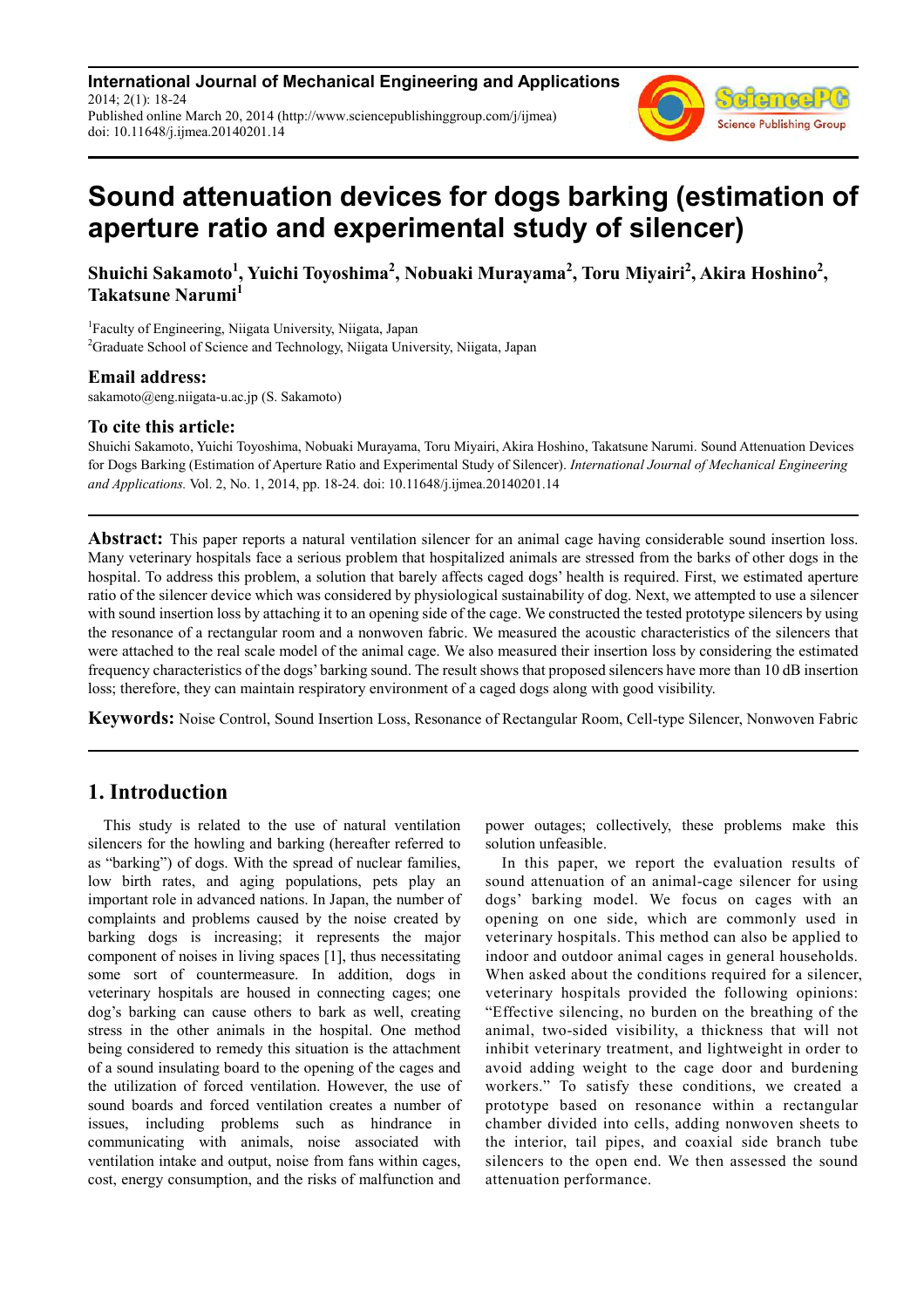## **2. Experimental Method**

#### *2.1. Experimental Equipment*

Figure 1 shows the structure of the measurement apparatus. Simulated sound generated by Computer 1 is emitted through a speaker placed within real-size model within the small dog-sized cage. The sound wave was measured using a microphone outside the cage and were recorded and analyzed using Computer 2.

The inner dimensions of the cage were 570 mm  $W \times 570$ mm H for the opening, with a depth of 700 mm. On the basis of our observations of barking dogs in a veterinary hospital, we placed the speaker in the center of the cage opening at a depth of 200 mm. The microphone was placed above the central axis of the cage at a position 1 m away from the opening on the outside. Thus, the distance from the front of the speaker to the microphone was 1.2 m. The experiment was conducted in a semi-anechoic room.



*Figure 2. Frequency characteristics model of dog barking (12 dB/oct BPF, logarithmic scale).* 

#### *2.2. Frequency Characteristics and Sound Level of Dog Barking*

According to survey results related to dog barking [2], the barks of all breeds have high-level frequency components from 1000–2000 Hz, and sound levels were in the range of approximately 80–90 dB at a distance of 5 m from the dog.

In this experiment, we recorded measurements at a position 1.2 m from the speaker sound source. Because this distance was approximately one-fourth of 5 m, if we consider that the attenuation with distance for a point sound source is −6 dB/dd, the sound level is predicted to increase to 12 dB. Thus, we estimated the sound level of the dog at a distance of 1.2 m to be 100 dB.

Figure 2 shows the dog barking model referencing the frequency characteristics of dog barking. The dog barking model adds frequency weight to flat noise (pink noise) in the graph where the frequency axis is logarithmic. For the added frequency weight, the attenuation characteristic was assumed to be approximately 12 dB/oct for frequencies less than 1 kHz and greater than 2 kHz. The sound level (overall value) was set to 100 dB.

Figure 3 shows the dog barking model, shown in logarithmic scale on the frequency axis in Fig. 2, converted to a linear scale. This result shows that the 3 dB/oct decreasing frequency characteristic of pink noise is included. Figure 3 includes frequencies up to 8 kHz; however, in linear frequency analysis with 24 kHz/512 line resolution, as was the case with the measurement apparatus used, we set the level values for each frequency such that the overall value of the dog barking model was 100 dB.

Because the bark of a dog is difficult to reproduce, we used simulated sound output from the speaker. Figure 3 shows the results for simulated sound output from the speaker and measured with the microphone. These results show that the speaker frequency characteristics are in superposition with the simulated sound measured. Using the difference in the frequency characteristics of the simulated sound and the dog barking model shown in Fig. 3, we equalized the measurement results acquired after the silencer was attached. This approach allowed us to obtain measurement results equivalent to the dog barking model, simulated sound. We hereafter refer to this sound attenuation of the dog barking model simply as "sound attenuation."



*Figure 3. Model of dog barking (12 dB/oct BPF, linear scale) and artificial noise.* 

#### *2.3. Determination of the Aperture Ratio of the Silencer*

Natural ventilation in buildings occurs depending on wind and the indoor/outdoor temperature difference [3]. Ventilation due to buoyancy occurs between the still indoor air and the animal cages on the basis of temperature difference. The relationships between the required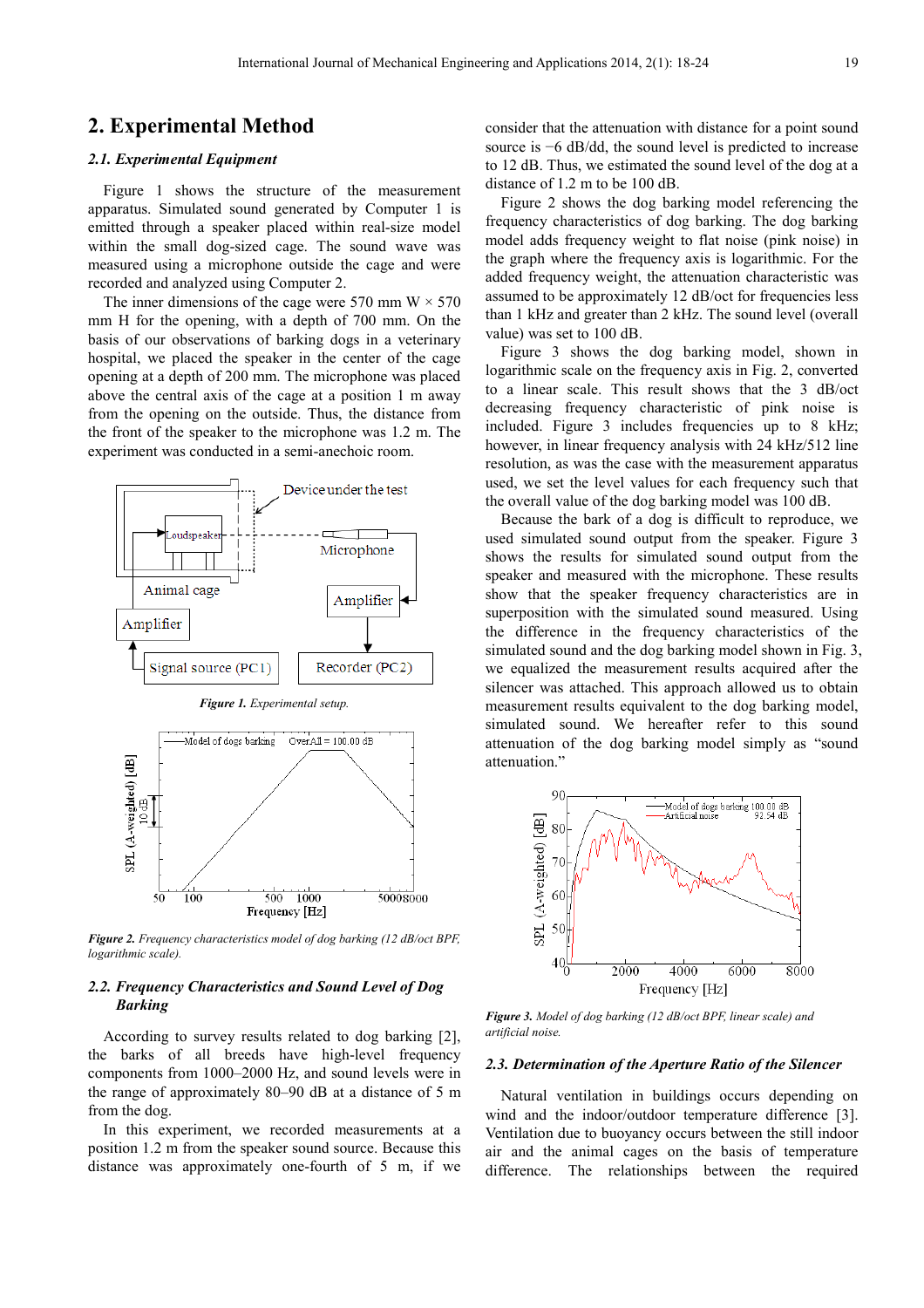ventilation flow rate for the dog cages [4] and the temperature difference needed for natural ventilation are provided in (1):

$$
Q_R = Q = \alpha A \sqrt{2g(h_2 - h_1) \left( \frac{t_i - t_0}{273.15 + t_i} \right)} \tag{1}
$$

Where the required ventilation flow rate QR is determined considering the dog's physiological sustainability [5] [6] using (2) [7]:

$$
Q_R = \frac{60}{T}V\tag{2}
$$

The permitted CO2 concentrations according to the "Act on Maintenance of Sanitation in Buildings" and the "Japan Society for Occupational Health Standards" are 1000 and 5000 ppm, respectively. Using these respective values, we calculated the required ventilation flow rate.

The flow rate coefficient  $\alpha$  is an opening characteristic that combines the total pressure loss of entrance and exit (i.e., the pressure loss due to profile drag and frictional pressure loss) and is given by the following formulae [3].

$$
\alpha = \frac{1}{\sqrt{\xi_1 + \lambda \frac{l}{D} + \xi_2}}\tag{3}
$$

$$
D = 2\sqrt{\frac{A \times r}{\pi}}\tag{4}
$$

The shape of the opening on the front face of the silencer is shown in Fig. 4. The effective aperture area for multiple openings arranged in parallel is given in (5):

$$
(\alpha A)_{12} = \alpha_1 A_1 + \alpha_2 A_2 \tag{5}
$$

Because the produced silencer consists of 16 cylindrical openings in an array formation, as shown in Fig. 4, the effective aperture area is 16 times the effective aperture area for any single opening. The profile drag coefficients are given as  $\xi_1 = 0.5$  and  $\xi_2 = 1.0$  [8].

Here, if we solve for  $t_i - t_0$  in (1), we obtain the relationship between the aperture ratio and the required temperature difference, as given in (6):

$$
t_i - t_0 = \frac{\left(\frac{2Q_R}{\alpha 4 \times r}\right)^2 (273.15 + t_i)}{2g(h_2 - h_1)}
$$
(6)

The average head of the breathing cycle  $h_2 - h_1$  is given as half the cage height, 285 mm. Cylinder length l is given as 150 mm, which is the maximum length of the silencer used in this study.

Figure 5 shows the observed relationship between the aperture ratio and the required temperature difference. To sufficiently minimize the required temperature difference and maintain visibility between the animals and humans,

we used an aperture ratio of 25%. Figure 4 is illustrated with an aperture ratio of 25%.



*Figure 4. Apertures on the front face of cell-type silencer (aperture ratio: 25 %, D=80 mm).* 



*Figure 5. Relationship between required temperature difference and aperture ratio.* 

## **3. Silencer Prototype and Experiment**

#### *3.1. Basic type of the Silencer (Attenuation in Rectangular Chambers with Cylindrical Openings)*

Figures 6 and 7 show a silencer with rectangular chambers arranged in an array configuration with openings on both sides. The diameter of the opening is set to a size through which a human hand can pass to allow communication with the animal through touch and provide food.

When the aperture ratio is set to 25% with a  $4 \times 4$ arrangement of 16 silencers and a material thickness of 4 mm, an interior side of the square section of the cell  $(l<sub>x</sub>=l<sub>z</sub>)$  is 137.5 mm and the diameter of the opening is 80 mm. This diameter is sufficiently large to accommodate all, but the largest Japanese hands. Corrugated plastic (material: polypropylene, thickness: 4.0 mm, area density: 0.54  $\text{kg/m}^2$ ) was used for material of these prototype silencers.

Figure 8 shows the results of experiments conducted with this basic-type silencer. A sound attenuation of approximately 4 dB was obtained. Because the inner dimension of the length of the diagonal line observed from the front of the cell is 194 mm, a plane wave in the thickness direction of the silencer is thought to be produced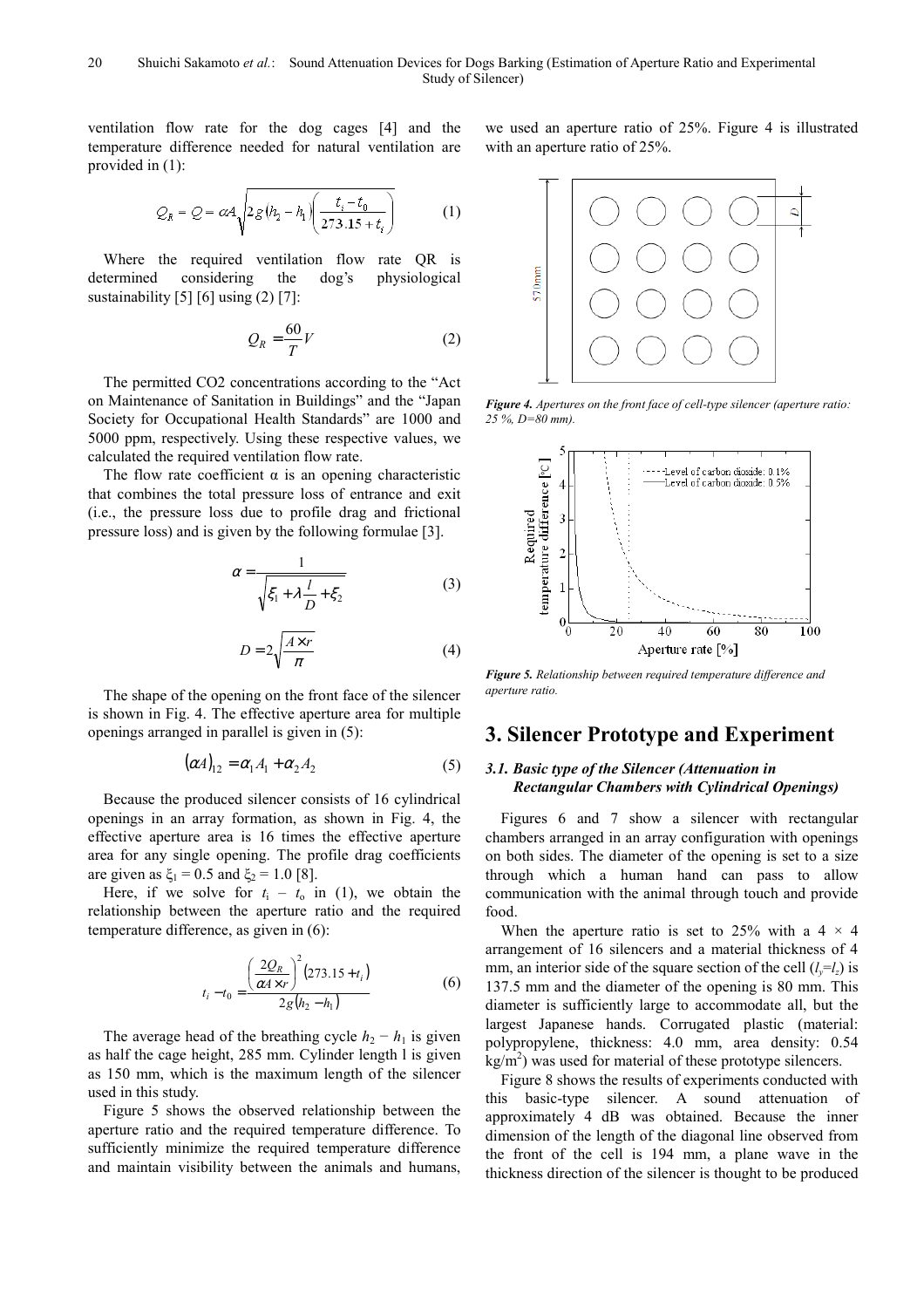up to approximately 1 kHz. Thus, for frequencies up to approximately 1 kHz, we can obtain an expansion silencing effect by suddenly shrinking or expanding the cross-sectional area in front of and behind the opening. The attenuating peak frequency of expansion silencer is known as the function of length of silencer (lx=92 mm). In this case, the first attenuating peak is calculated approximately 920 Hz, and we can also see attenuation around 900 Hz in Fig. 8.

In addition, multiple rectangular chamber resonance modes probably occur at frequencies greater than 1 kHz. Resonance frequencies of rectangular chamber are calculated by well-known (7). Each fundamental frequencies of direction of  $l_y$  and  $l_z$  mode and diagonal line mode of  $l_y$  and  $l_z$  are calculated 1250 Hz and 1770 Hz, respectively. In Figure 8, we can also see a sound attenuation effect due to energy dispersion caused by these resonances.

$$
f = \frac{c}{2} \sqrt{\left(\frac{n_x}{l_x}\right)^2 + \left(\frac{n_y}{l_y}\right)^2 + \left(\frac{n_z}{l_z}\right)^2} \tag{7}
$$



*Figure 6. Photograph of the basic-type silencer,*  $l_x = 92$  *mm.* 



*<i>Figure 7. Schema of the basic-type silencer,*  $l_x=92$  *mm,*  $l_y=l_z=137.5$  *mm.* 



*Figure 8. Equalized attenuation of basic type (with or without nonwoven fabric).* 

#### *3.2. Attachment of Sheets of Nonwoven Fabric*

We conducted experiments with a silencer that linked the openings of the basic silencer discussed in the previous section with cylindrical nonwoven fabric sheets as shown in Fig. 9. This measurement result was shown in Fig. 8. Through the back air space effect of the nonwoven fabric [9] as shown in Fig. 10, sound attenuation increased in comparison with that achieved with the basic silencer in a wide frequency range of 1000–3000 Hz. We achieved sound attenuation of approximately 8 dB. Compared with the attenuation achieved with the basic silencer, the attachment of the nonwoven fabric sheets increased sound attenuation by approximately 4 dB, making this an effective countermeasure.

This phenomenon can be explained as follows. As well known, the sound particle velocity near a rigid wall has the maximum value at a distance of  $1/4$  wavelength from there; therefore, the sound absorption coefficient must be greatest when the top surface of the body of a sound-absorbing material coincides with this position [10].

To confirm as mentioned above, we measured the normal incident sound-absorption coefficient of nonwoven fabric sheets with back air space based on ISO 10534-2. The composition of the apparatus is shown in Fig. 11. In the measurement, a Brüel & Kjær type 4206 2-microphone impedance measurement tube was used. Thicknesses of back air spaces form nonwoven fabric sheets were set to 57 mm and 29 mm which are shown in Fig. 10.

Figure 12 shows results of measurements. In both cases, high absorption coefficient over the target frequency range was obtained.



*Figure 9. Partial photograph of nonwoven fabric attached between both side openings (specifications of nonwoven fabric sheet; code: 3A01A,*  material: polyester, thickness: 0.39 mm, area density: 100 g/m<sup>2</sup>, *manufacturer: Toyobo. co.).* 

#### *3.3. Addition of a Tail Pipe to the Opening*

In this section, we present the results of silencing by throttle effect using tail-pipe.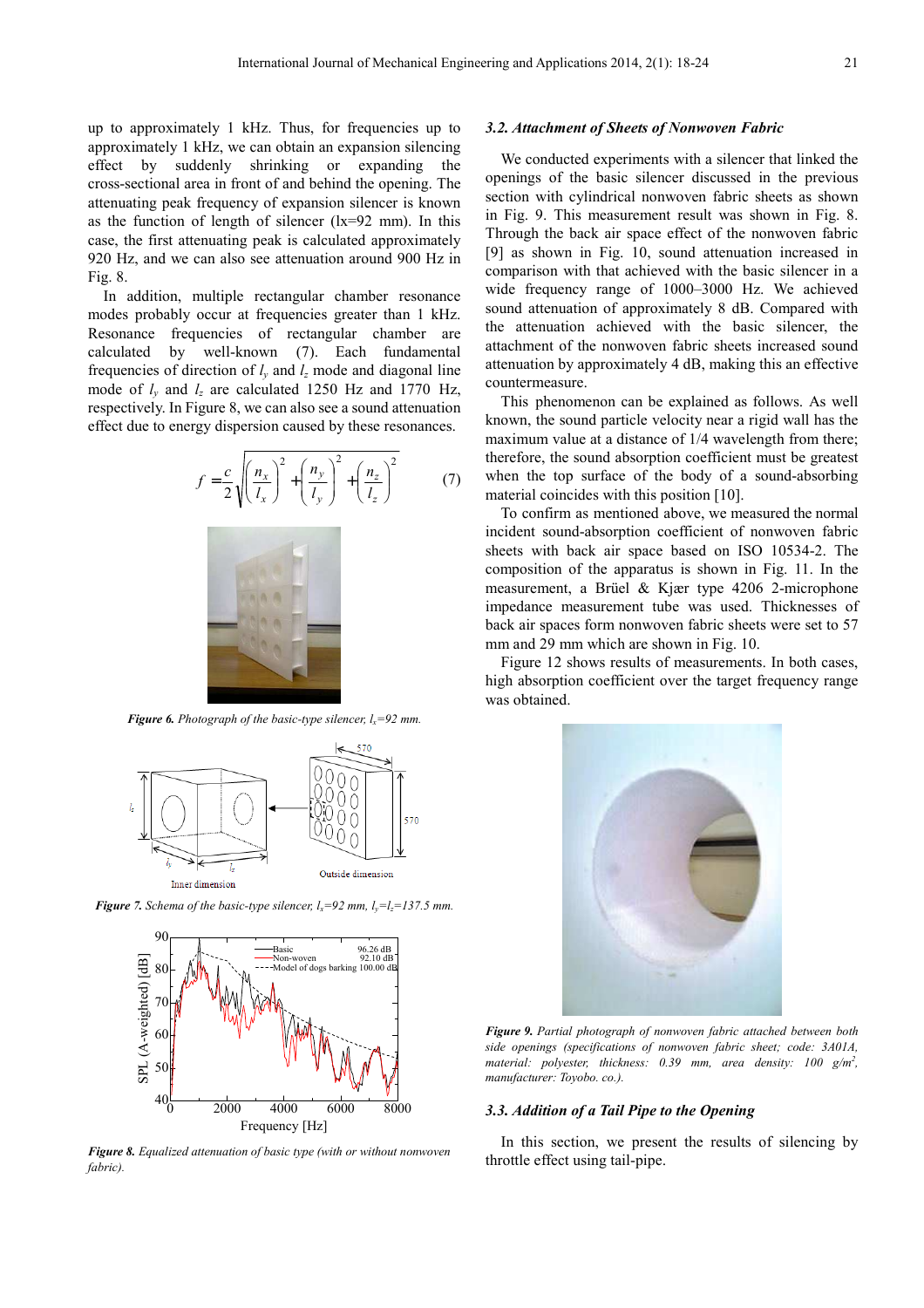

*Figure 10. Shortest and longest back air space on the section of y-z plane.* 



*Figure 11. Two-microphone impedance measurement tube system.* 



*Figure 12. Normal absorption coefficient of nonwoven fabric with back air space (back air space: 29 mm, 57 mm).* 

Figure 13 shows a photograph of a tail pipe added to the opening of the silencer. The tail pipe was constructed from a poly(vinyl chloride) pipe with an internal diameter of 83 mm, a thickness of 3.0 mm, and a length of 50 mm. The tail pipe with an internal diameter of 83 mm formed a plane wave at frequencies up to approximately 2 kHz, and we treat this as an acoustic tube in this frequency range. We calculated the attenuating peak frequency of the throttle effect by the tail pipe as both ends opened using (8). Here, we calculated the open-end correction length using  $E = 0.4$ for orifice [11] through (9).

$$
f = \frac{mc}{4(l_t + \Delta l_1 + \Delta l_2)} \qquad m = 1, 3, 5, \cdots
$$
 (8)

$$
\Delta l = aE \tag{9}
$$

According to (9), open-end correction length for both ends is 16 mm. Therefore, the length of an effective tail pipe  $(l_t + \Delta l_1 + \Delta l_2$  in (8)) can be estimated from this total to be 82 mm. According to (8), the first attenuating peak frequency of the tail pipe is estimated to be approximately 1050 Hz. In addition, because a plane wave does not form within a tail pipe at the third attenuating peak frequency, which is three times of the fundamental frequency of 1050 Hz, the third attenuating peak does not occur.

Measurement results are shown in Fig.s 14 (basic configuration  $+$  tail pipe) and 15 (basic configuration  $+$  tail pipe + nonwoven fabric sheet). In all cases, sound attenuation was large at around 1000 Hz; and these results are well matched to the previously predicted attenuating peak frequency. Also, the addition of the tail pipe was observed to increase sound attenuation by approximately 2 dB, irrespective of the presence of the nonwoven fabric.

#### *3.4. Addition of Side Branch Tube Silencers on the Same Axis to the Opening*

Here, we discuss a silencer in which grating the same length as the tail pipe discussed in the previous section is added. As presented in Fig. 16, the donut-shaped cross-section pipe fitted along the same axis between the tail pipe and grating is open on one end and closed on the opposite end. This arrangement serves as a side branch silencer installed on the same axis as the tail-pipe opening.

Figure 17 shows the tail pipe and grating expressed as an electrical equivalent circuit. The open end of the tail pipe expressed with a four-terminal network transfer matrix is terminated with radiation impedance at the open end and incident impedance of the side branch tube. At the resonance frequency of the length of the side branch tube (here, the depth of the grating), the impedance is smaller at the open end, and we expect a sound absorption effect.

Figure 18 shows measurement results. Sound attenuation was improved in the range 1–2 kHz centered on 1200–1400 Hz. Sound attenuation for the dog barking model was achieved because the 1700-Hz peak was reduced, and we obtained 1.2 dB sound attenuation in comparison with that achieved in the previous section through the addition of the grating. We achieved sound attenuation of 11.01 dB for the dog barking model, which exceeds our initial target of 10 dB.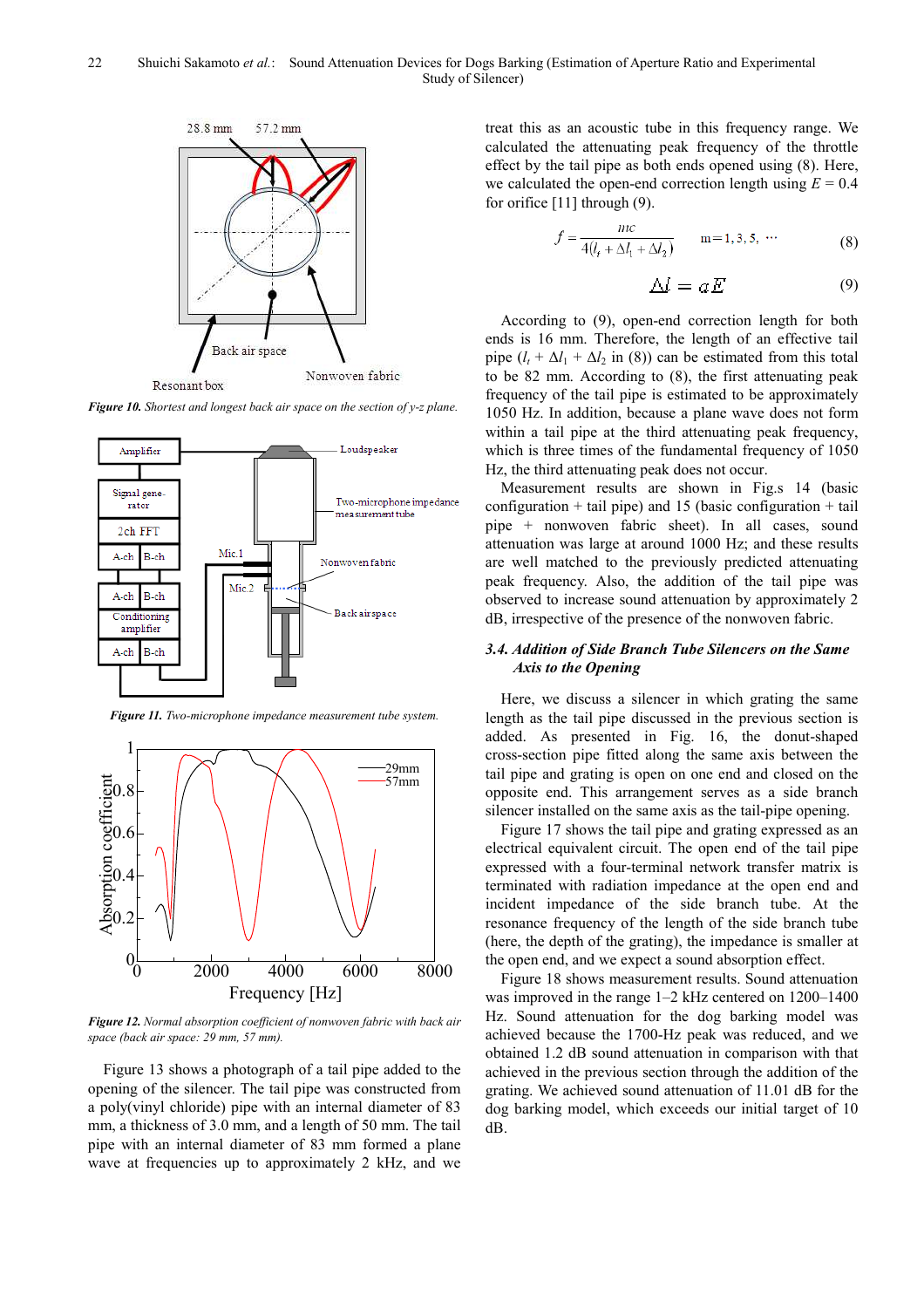

*Figure 16. Partial photograph of tail tube surrounded by grating.* 



*Figure 17. Equivalent circuit for open end of tail tube (terminated in two impedances).* 

To confirm as mentioned above, we performed experiments and calculations of the normal incident transmission loss for the co-axial arranged side-blanch silencer. In the experiments, a Brüel & Kjær type 4206T 4-microphone impedance measurement tube was used to measure the normal incident transmission loss based on ASTM E2611-09. Figure 19 shows cross-sectional schema of the test sample construction with concentric side-blanch tube. A tail pipe (inner diameter 14 mm, length 60 mm) was attached to a throttle which inserted in an impedance measurement tube of inner diameter 29 mm. Calculated value was estimated using single dimensional transfer matrix method [12]. In this test sample, the length of tail pipe was 60 mm which is 10 mm longer than that of in Fig. 16, because of estimating end correction value for donuts shaped open end as shown in Fig. 16 is difficult.

These results are shown in Fig. 20, and both trends are fairly matched each together. Thus, it was shown that the co-axial side blanch will operate just as general side-blanch silencer. Moreover, frequency range of attenuation in Fig. 20 was appeared also in Fig. 18.



*Figure 18. Equalized attenuation with nonwoven fabric and tail tube (with or without grating).* 

Sound source side Down stream side  $6.5 \text{ mm}$  $29 \text{ mm}$ Primary diameter part Tail tube part 14 mm Concentric cylinder part 60 mm

*Figure 19. Cross section of test sample for transmission loss measurement (tail tube surrounded by concentric cylinder).* 



*Figure 20. Comparison of transmission loss between calculation [12] and measured value of test sample in fig. 19.* 

#### *3.5. Summarizing Sound Attenuation for the Dog Barking Model*

The results obtained for sound attenuation for the dog barking model are summarized in Table 1. The addition of a tail pipe improved sound attenuation by approximately 2 dB, irrespective of the presence of nonwoven fabric sheets. Also, the addition of nonwoven fabric sheets to either the basic silencer or the silencer with a tail pipe attached resulted in an improvement in sound attenuation by approximately 4 dB.

*Table 1. Equalized attenuation under various conditions [dB].* 

|                                       | Without<br>nonwoven fabric | With nonwoven fabric |
|---------------------------------------|----------------------------|----------------------|
| Rectangular room only<br>(basic type) | 3 74                       | 7.90                 |
| Basic with tail tube                  | 5.67                       | 9.81                 |
| Basic with tail tube and<br>grating   |                            | 11.01                |

## **4. Conclusions**

We conducted experiments with silencers for application to cage openings to alleviate the noise of dogs barking, and we obtained the following results:

We estimated aperture ratio of the silencer device which was considered by physiological sustainability of dog.

Silencers based on rectangular chamber resonance achieved sound attenuation in a sufficiently wide frequency